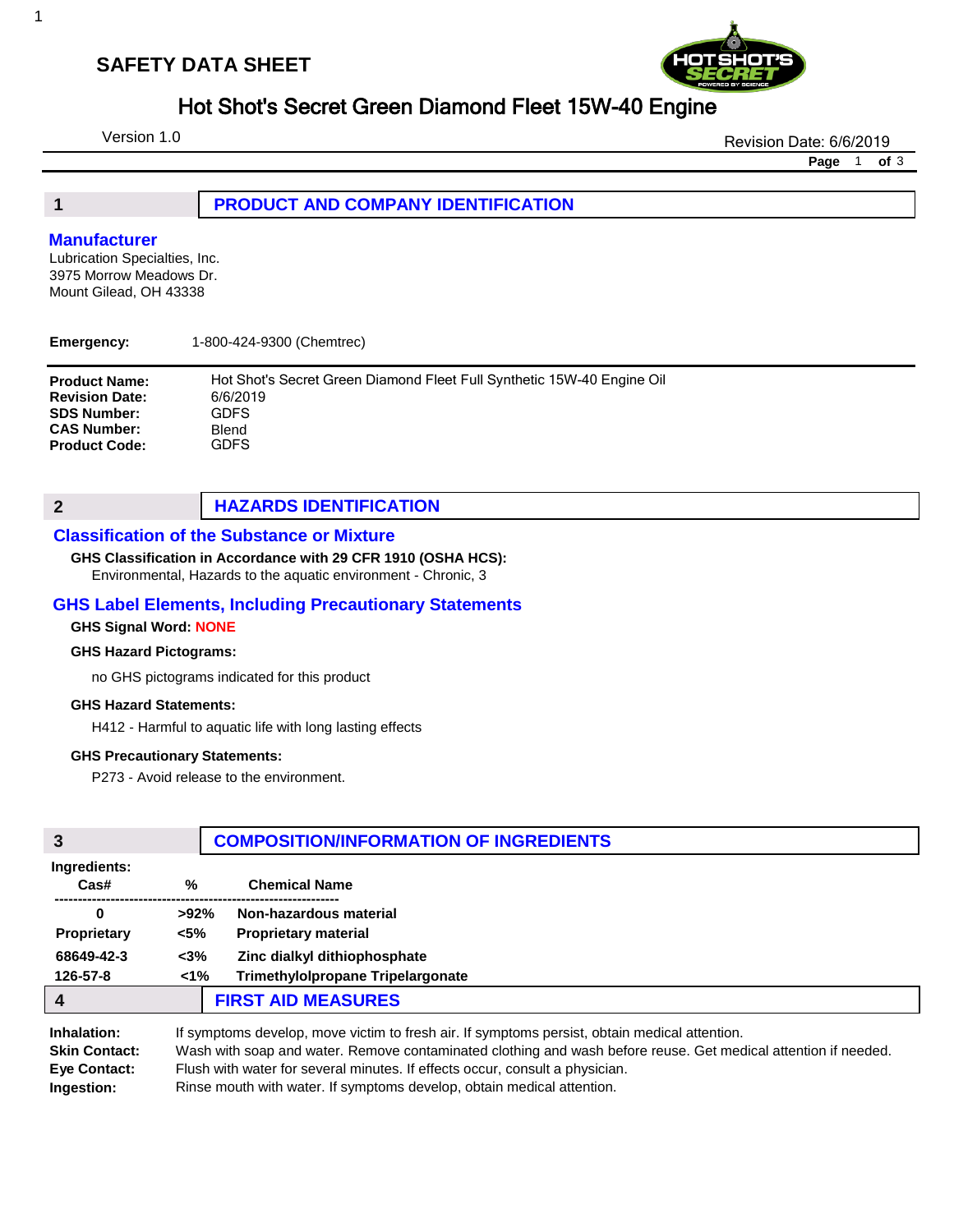## **SAFETY DATA SHEET**



# Hot Shot's Secret Green Diamond Fleet 15W-40 Engine

Version 1.0

Revision Date: 6/6/2019

**Page** 2 **of** 3

| <b>FIRE FIGHTING MEASURES</b> |
|-------------------------------|
|                               |

**Flash Point:** 233°C (452°F)

Use dry powder, foam, or carbon dioxide fire extinguishers.

Water may be ineffective in fighting an oil fire unless used by experienced fire fighters.

## **6 ACCIDENTAL RELEASE MEASURES**

Contain spilled material.

Collect in suitable and properly labeled containers. Pick up excess with inert absorbant material

Keep away from drains and ground water.

|                              | <b>HANDLING AND STORAGE</b>                                                                                                                                                                                       |
|------------------------------|-------------------------------------------------------------------------------------------------------------------------------------------------------------------------------------------------------------------|
| <b>Handling Precautions:</b> | Avoid contact with eyes, skin, or clothing.<br>Keep away from sources of ignition.<br>Handle with care and avoid spillage on the floor (slippage).<br>Do not cut, weld, drill, grind, braze, or solder container. |
| <b>Storage Requirements:</b> | Keep away from sources of ignition.                                                                                                                                                                               |

| 8                                        | <b>EXPOSURE CONTROLS/PERSONAL PROTECTION</b>                                          |  |
|------------------------------------------|---------------------------------------------------------------------------------------|--|
| <b>Engineering Controls:</b>             | All ventilation should be designed in accordance with OSHA standard (29 CFR 1910.94). |  |
| <b>Personal Protective</b><br>Equipment: | Use of safety glasses and gloves is recommended.                                      |  |

| 9                                                                                                                                                                                                                     | <b>PHYSICAL AND CHEMICAL PROPERTIES</b>                                                                                                                                                          |                                                                                                                  |                                                                                                                         |
|-----------------------------------------------------------------------------------------------------------------------------------------------------------------------------------------------------------------------|--------------------------------------------------------------------------------------------------------------------------------------------------------------------------------------------------|------------------------------------------------------------------------------------------------------------------|-------------------------------------------------------------------------------------------------------------------------|
| Appearance:<br><b>Physical State:</b><br><b>Spec Grav./Density:</b><br>Viscosity:<br><b>Boiling Point:</b><br>Flammability:<br><b>Partition Coefficient:</b><br>Vapor Pressure:<br>pH:<br>Evap. Rate:<br>Decomp Temp: | Yellow<br>Liquid<br>.859 at 60 F (Water = 1)<br>12.8 cSt at 100 degrees C<br>Not available<br>Not available<br>Not available<br>Not available<br>Not available<br>Not available<br>Not available | Odor:<br>Solubility:<br><b>Freezing/Melting Pt.:</b><br><b>Flash Point:</b><br><b>Vapor Density:</b><br>UFL/LFL: | Petroleum-like<br>Nil in water<br>Not available<br>$233^{\circ}$ C (452 $^{\circ}$ F)<br>Not available<br>Not available |

**10 STABILITY AND REACTIVITY**

| <b>Chemical Stability:</b>       | Product is stable under normal conditions.                                                    |
|----------------------------------|-----------------------------------------------------------------------------------------------|
| <b>Conditions to Avoid:</b>      | Excessive temperatures and open flame.                                                        |
| <b>Materials to Avoid:</b>       | Strong Oxidizing Agents.                                                                      |
| <b>Hazardous Decomposition:</b>  | Combustion will produce carbon dioxide and, possibly toxic chemicals such as carbon monoxide. |
| <b>Hazardous Polymerization:</b> | Will not occur.                                                                               |